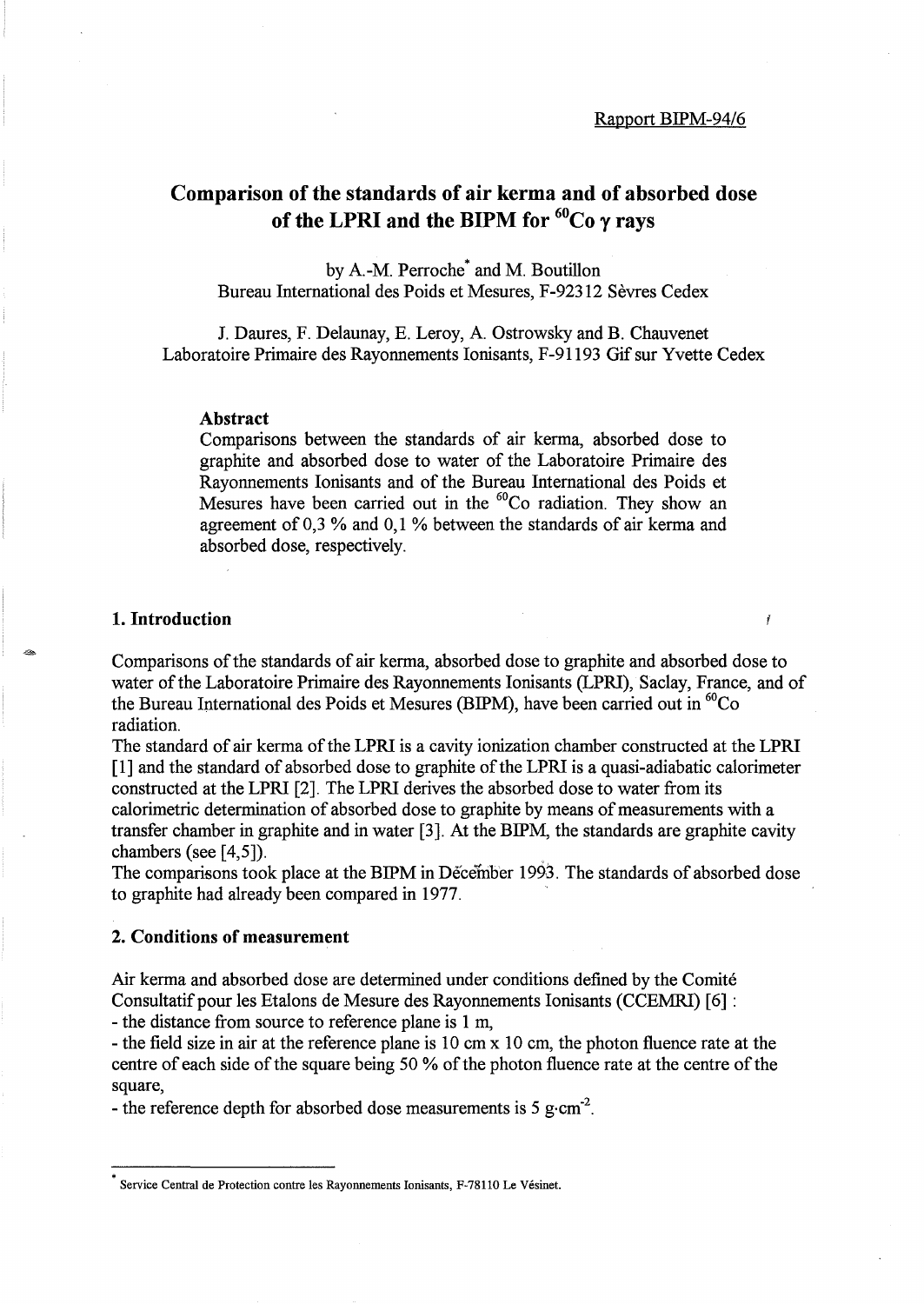### **3. Comparison of the air kerma standards**

The air kerma rate is determined by

$$
\dot{K} = \frac{I}{m} \frac{W}{e} \frac{1}{1 - \overline{g}} \left( \frac{\mu_{\text{en}}}{\rho} \right)_{a,\text{c}}^{-} \overline{s}_{\text{c,a}} \Pi k_{i} \quad , \tag{1}
$$

where

*Ilm*  is the mass ionization current measured by the standard,

W is the average energy spent by an electron of charge *e* to produce an ion pair in dry air,

 $\overline{g}$  is the fraction of energy lost by bremsstrahlung,

 $(\mu_{en}/\rho)_{ac}$  is the ratio of the mean mass-energy absorption coefficients of air and graphite,

is the ratio of the mean stopping powers of graphite and air,  $\overline{S}_{c.a}$ 

 $\prod k_i$  is the product of the correction factors to be applied to the standard.

For the LPRI standard, the physical constants and the correction factors entering in (1) and the uncertainties associated with the measurements of *K* are given in Table 1 of the present report. Table 7 of [7] gives this data for the BIPM standard.

The collecting voltage applied to the LPRI standard is  $\pm 800$  V. The polarity effect I. /  $I_+$  is equal to 1,000 7.

The LPRI and the BIPM used their own equipment for the measurement of the ionization current I. A comparison of the two measuring devices was performed at the BIPM and shows no significant difference  $(< 1 \ 10^{-4})$ .

The LPRI determined the correction factors applying to its standard for the  ${}^{60}Co$  beam of the BIPM. These concern corrections due to the wall  $(k_{at}, k_{sc}, k_{CEP})$ , stem scattering  $(k_{st})$  and recombination losses (k*s).* The values of these factors measured at the BIPM agree to better than 0,1 % with those used at the LPRI.

The correction factor  $k_{m}$ , for the radial non-uniformity of the BIPM beam over the section of the LPRI standard was estimated from [8].

The result of the comparison  $R_K = \dot{K}_{\text{LPRI}} / \dot{K}_{\text{BPM}}$  is given in Table 2. The  $\dot{K}$  values refer to an evacuated path length between source and standard. They are given at the reference date of 1993-01-01, Oh UT (the half life of <sup>60</sup>Co is taken as (1 925,5  $\pm$  0,5) days [9]).

The air kerma rates determined by the LPRI and BIPM standards are in good agreement. Their ratio  $R_K$  is 1,002 5. Some of the uncertainties in  $\dot{K}$  which appear in both determinations (such as air density,  $W/e$ ,  $\mu_{en}/\rho$ ,  $\overline{g}$ ,  $\overline{s}_{en}$ ,  $k_h$ , ...) cancel when evaluating the uncertainty of  $R_K$ , which is estimated to be 0,26 %. A detailed analysis is given in Table 2.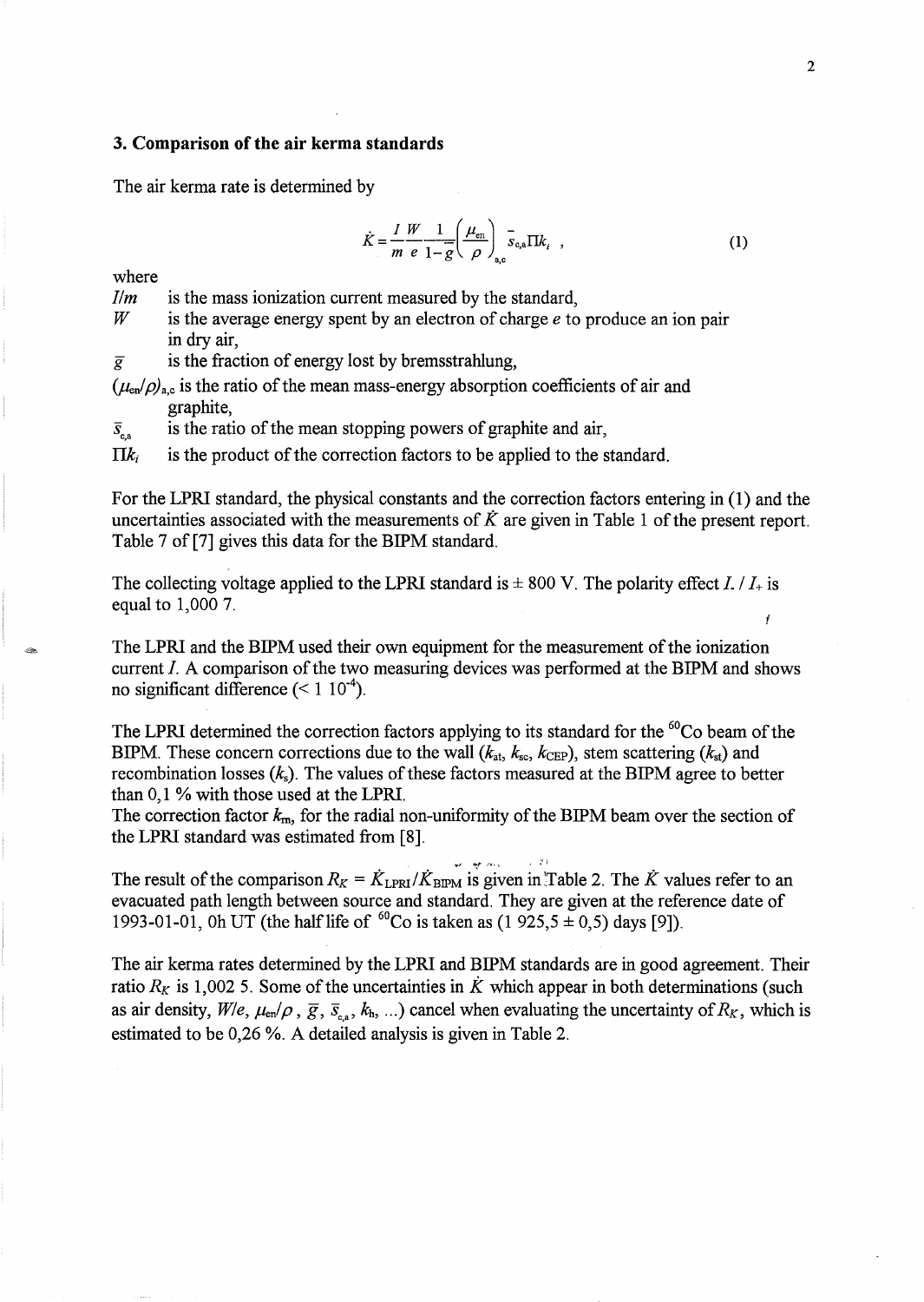# Table 1. Physical constants and correction factors entering in the determination of the air kerma rate,  $\dot{K}_{\text{\tiny LPRI}}$ , for the BIPM  $^{60}\text{Co}$  beam.

The uncertainties are given as standard deviations (in  $\%$ ).

|                           |                                                              |                    | $\dot{K}_{\rm LPRI}$ |       | $\bar{K}_{\text{\tiny LPRI}}$ / $\bar{K}_{\text{\tiny BIPM}}$ |             |                  |
|---------------------------|--------------------------------------------------------------|--------------------|----------------------|-------|---------------------------------------------------------------|-------------|------------------|
|                           |                                                              |                    | values               |       | uncertainty                                                   | uncertainty |                  |
|                           |                                                              |                    |                      | $S_1$ | $\boldsymbol{u}$                                              | $S_1$       | $\boldsymbol{u}$ |
|                           | <b>Physical constants</b>                                    |                    |                      |       |                                                               |             |                  |
|                           | dry air density (293,15 K, 101 325 Pa) (kg·m <sup>-3</sup> ) |                    | 1,2047               |       | ${}_{0,01}$                                                   |             |                  |
|                           | $(\mu_{en}/\rho)_{a}/(\mu_{en}/\rho)_{c}$ [10]               |                    | 0,9990               |       | 0,07                                                          |             |                  |
| $\overline{S}_{c,a}$ [10] |                                                              |                    | 1,002 0              |       | 0,20                                                          |             | 0,03             |
| $W/e$ [10]                |                                                              | $(J\cdot C^{-1})$  | 33,97                |       | 0,15                                                          |             |                  |
|                           | $\overline{g}$ fraction of energy lost by bremsstrahlung     |                    | 0,0030               |       | 0,02                                                          |             |                  |
|                           | <b>Correction factors</b>                                    |                    |                      |       |                                                               |             |                  |
| $k_{\rm s}$               | recombination losses                                         |                    | 1,000 5              |       | 0,03                                                          | 0,01        | 0,03             |
| $k_{\rm h}$               | humidity                                                     |                    | 0,997                |       | 0,03                                                          |             |                  |
| $k_{\rm st}$              | stem scattering                                              |                    | 0,9987               |       | 0,04                                                          |             | 0,04             |
| $k_{\rm at}$              | wall attenuation                                             |                    |                      |       |                                                               |             |                  |
| $k_{\rm sc}$              | wall scattering                                              |                    | 1,0213               |       | 0,20                                                          | 0,03        | 0,22             |
| $k_{\rm CEP}$             | mean origin of electrons                                     |                    | 0,9940               |       | 0,06                                                          |             | 0,06             |
| $k_{\rm an}$              | axial non-uniformity                                         |                    | 1,000 0              |       | 0,05                                                          |             | 0,09             |
| $k_{\rm m}$               | radial non-uniformity                                        |                    | 1,000 3              |       | 0,01                                                          |             |                  |
|                           | Measurement of $I/\nu\rho$                                   |                    |                      |       |                                                               |             |                  |
| ν                         | volume                                                       | (cm <sup>3</sup> ) | 9,477 1              |       | 0,03                                                          | 0,01        | 0,04             |
| Ι                         | ionization current                                           |                    |                      | 0,01  | 0,07                                                          | 0,02        | 0,07             |
|                           | Uncertainty in $K_{\text{LPRI}}$                             |                    |                      |       |                                                               |             |                  |
|                           | by quadratic summation<br>combined uncertainty               |                    |                      | 0,01  | 0,35<br>0,35                                                  |             |                  |
|                           | Uncertainty in $K_{\text{LPRI}}/K_{\text{BIPM}}$             |                    |                      |       |                                                               |             |                  |
|                           | by quadratic summation<br>combined uncertainty               |                    |                      |       |                                                               | 0,04        | 0,26<br>0,26     |

\* See Table 7 of ref. [7] for a detailed analysis of the uncertainty in  $\dot{K}_{\text{BIPM}}$ .

| $K_{\text{\tiny LPRI}}^*$<br>(mGy·s <sup>-1</sup> ) | $\mathbf{v}_{\text{BIPM}}$<br>$(mGy·s-1)$ | $K_{\text{\tiny LPRI}}$ / $K_{\text{\tiny BIPM}}$ |  |
|-----------------------------------------------------|-------------------------------------------|---------------------------------------------------|--|
| 7,834                                               | 7,815                                     | $1,002$ 5 ± 0,002 6                               |  |

Table 2. Result of the LPRI-BIPM comparison of standards of air kerma

\* Mean value of 5 measurements.

.~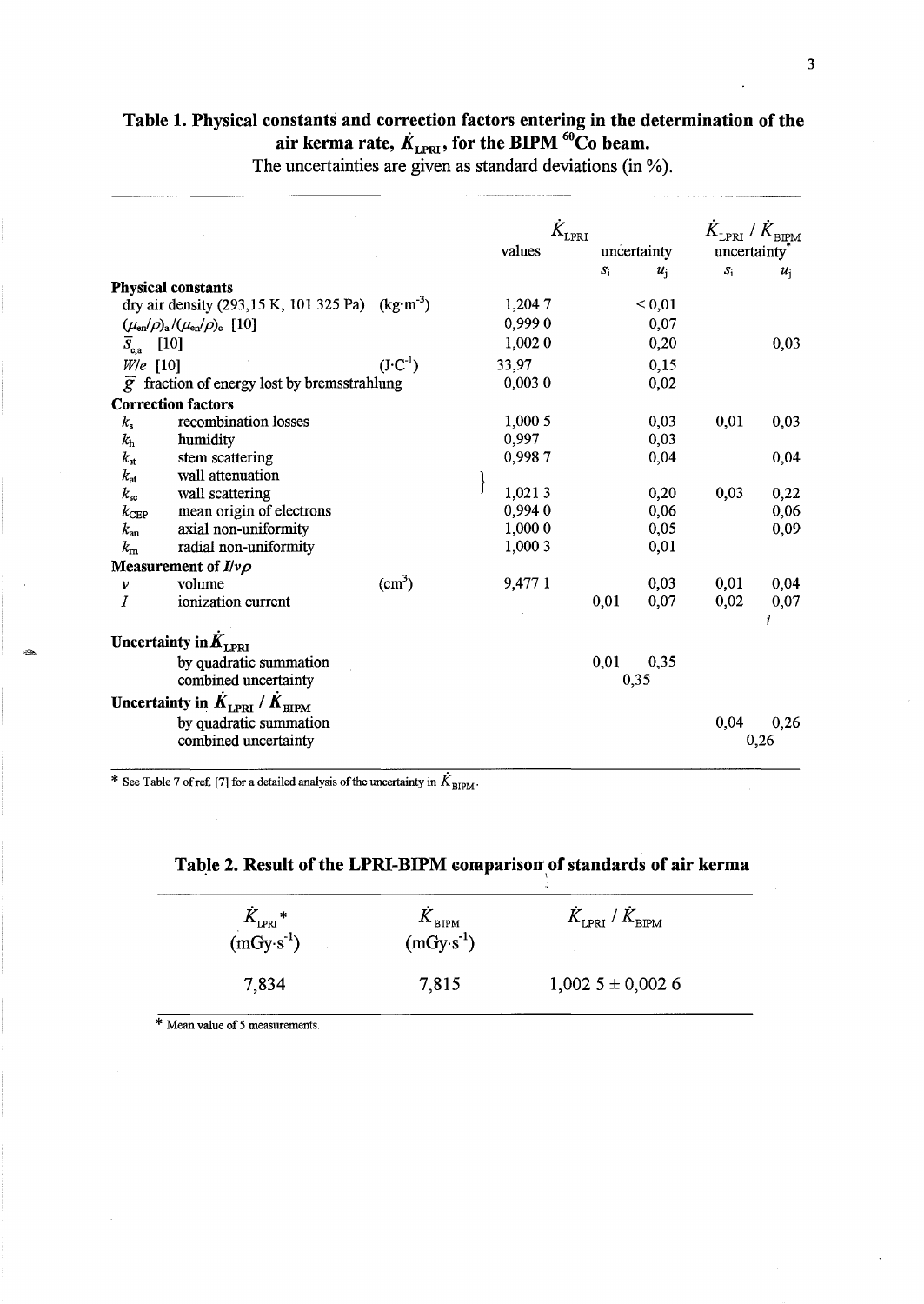#### 4. Comparison of the absorbed dose to graphite standards

The main characteristics of the LPRl calorimeter are given in Table 3.

| Core           | diameter                              | (mm)                  | 16               |
|----------------|---------------------------------------|-----------------------|------------------|
|                | length                                | (mm)                  | 3                |
|                | mass                                  | (g)                   | 1,1177           |
|                | graphite density                      | $(g \cdot cm^{-3})$   | 1,85             |
| Gap widths*    | gap 1                                 | (mm)                  | 1,12             |
|                | gap 2                                 | (mm)                  | 1,19             |
|                | gap 3                                 | (mm)                  | 1,00             |
|                | <b>Depth</b> from the entrance window |                       |                  |
|                | to the middle plane of the core       | $(g \cdot cm^{-2})$   | 2,2499           |
| <b>Phantom</b> | section                               | $\text{mm}^2$ )       | $300 \times 300$ |
|                | length                                | (mm)                  | <b>200</b>       |
|                | graphite density                      | $(g \text{ cm}^{-3})$ | 1,76             |

| Table 3. Characteristics of the LPRI graphite calorimeter |  |  |  |  |  |
|-----------------------------------------------------------|--|--|--|--|--|
|-----------------------------------------------------------|--|--|--|--|--|

\* Width oflateraI gaps: 2 mm.

The absorbed dose rate  $(D_d)_{LPRI}$  at depth d is given by the relation

$$
(\dot{D}_d)_{\text{LPRI}} = \frac{(L_c)_d}{m} F_{el} \Pi k_i \tag{2}
$$

where

- $(L<sub>c</sub>)<sub>d</sub>$  is the calorimeter reading at depth d; the values refer to an evacuated path length between source and phantom and to the reference date 1993-01-01, Oh UT,
- is the electrical calibration factor,  $F_{\rm el}$

is the mass of the core,  $\boldsymbol{m}$ 

is the product of the correction factors to be applied to the calorimetric  $\Pi k$ measurements.

The numerical values of the terms entering in (2) are given in Table 4, together with their uncertainties. The correction factors were determined at the LPRI, except for  $k_6$  and  $k_9$  which account for gaps in the calorimeter and the radial non-uniformity of the BIPM  ${}^{60}$ Co beam over the section of the core. These are taken from [11] and [8], respectively.

The calorimetric measurements of absorbed dose to graphite were performed at the BIPM at two depths,  $4,551$  g·cm<sup>-2</sup> and  $9,710$  g·cm<sup>-2</sup>.

Detailed information on the determination of the absorbed dose rate to graphite  $(D_d)_{BIPM}$  at a depth  $d$  in the BIPM phantom is given in [12].

The value at 5,000 g·cm<sup>-2</sup>,  $(\dot{D}_s)_{\text{BPM}}$ , is the mean of measurements performed over a period of three months before and after the LPRl calorimetric measurements at the BIPM, with  $(D_5)_{\text{BIPM}}$  = 7,3850 mGy·s<sup>-1</sup>. The values of  $(D_d / D_5)_{\text{BIPM}}$  for the two depths of comparison are given in Table 5.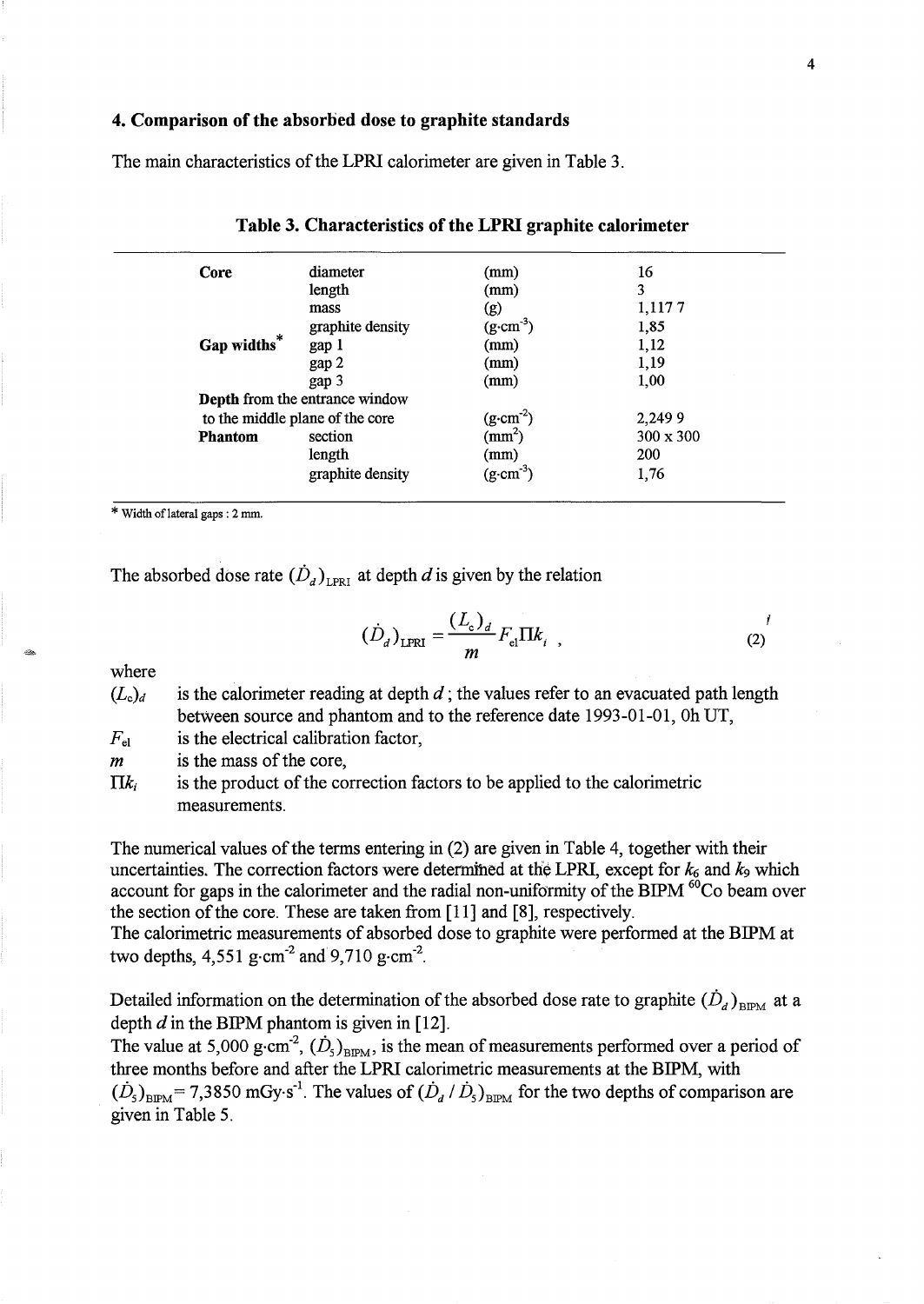|                           |                                              | numerical   | uncertainty |       |
|---------------------------|----------------------------------------------|-------------|-------------|-------|
|                           |                                              | value       | $S_1$       | $u_i$ |
|                           | <b>Measured quantity</b>                     |             |             |       |
| $L_{c}$                   |                                              |             |             |       |
| $\alpha_{\rm rad}$        | temperature rise signal by radiation         |             | $0,05^*$    |       |
| $\Delta t_{\rm rad}$      | irradiation time                             |             |             | 0,005 |
| $\boldsymbol{m}$          | mass of the core<br>(g)                      | 1,1177      |             | 0,02  |
| $F_{el}$                  |                                              |             |             |       |
| $P_{el}$                  | electrical calibration power                 |             |             | 0,015 |
| $\alpha_{el}$             | temperature rise signal by electrical energy |             |             | 0,02  |
| $\Delta t_{\rm el}$       | calibration time                             |             |             | 0,005 |
| <b>Correction factors</b> |                                              |             |             |       |
| $k_{1}$                   | impurities                                   | 0,9989      |             | 0,10  |
| $k_{2}$                   | heat loss (temperature gradient)             | 1,000 0     |             | 0,05  |
| $k_3$                     | heat defect                                  | 1,000 0     |             | 0,10  |
| $k_4$                     | depth of point of measurement                | 1,000 0     |             | 0,10  |
| $k_{5}$                   | distance                                     | 1,000 3     |             | 0,01  |
| $k_6$                     | vacuum gaps                                  | see Table 5 |             | 0,08  |
| $k_7$                     | entrance foil attenuation                    | 1,000 4     |             | 0,01  |
| $k_{8}$                   | axial non-uniformity                         | 1,000 0     |             |       |
| k <sub>9</sub>            | radial non-uniformity in the BIPM beam       | see Table 5 |             | 0,01  |
|                           | Uncertainty in $(\dot{D}_d)_{LPRI}$          |             |             |       |
|                           | by quadratic summation                       |             | 0,06        | 0,20  |
|                           | combined uncertainty                         |             | 0,21        |       |

## Table 4. Quantities arid correction factors entering in the LPRI calorimetric measurement of the absorbed dose rate in graphite at depth d, and estimated relative uncertainties  $(1\sigma, in \%)$

 $*$  At  $5 \cdot g$  cm<sup>-2</sup> (see Table 5).

Measurements were carried out at the BIPM to estimate the effect of the differences between the LPRl and BIPM phantoms (dimensions, graphite thickness behind the reference plane, graphite density). For this purpose, a LPRl graphite transfer chamber inserted in a graphite disc was placed successively in the phantoms of the LPRl and of the BIPM at several depths near to 5 g·cm<sup>-2</sup> and 10 g·cm<sup>-2</sup>. The results show that the difference between measurements in the two phantoms can be of 0,1 % and 0,3 % at  $5 \text{ g} \cdot \text{cm}^{-2}$  and 10 g $\cdot \text{cm}^{-2}$ , respectively. In view of the uncertainty in these results, no correction is applied to the experimental result of the comparison which is given, at depth  $d$ , by

$$
R_d = \frac{(\dot{D}_d)_{\text{LPRI}}}{(\dot{D}_d)_{\text{RIPM}}} \tag{3}
$$

The values of  $R_d$  are listed in Table 5 and their uncertainties in Table 6. They indicate that the two standards are in very good agreement, within their uncertainties. One can note that  $R_d$ agrees also very well with the values obtained during the 1977 comparison  $(R_5 = 0.99999$  and  $R_{10} = 1,0011$  [13]).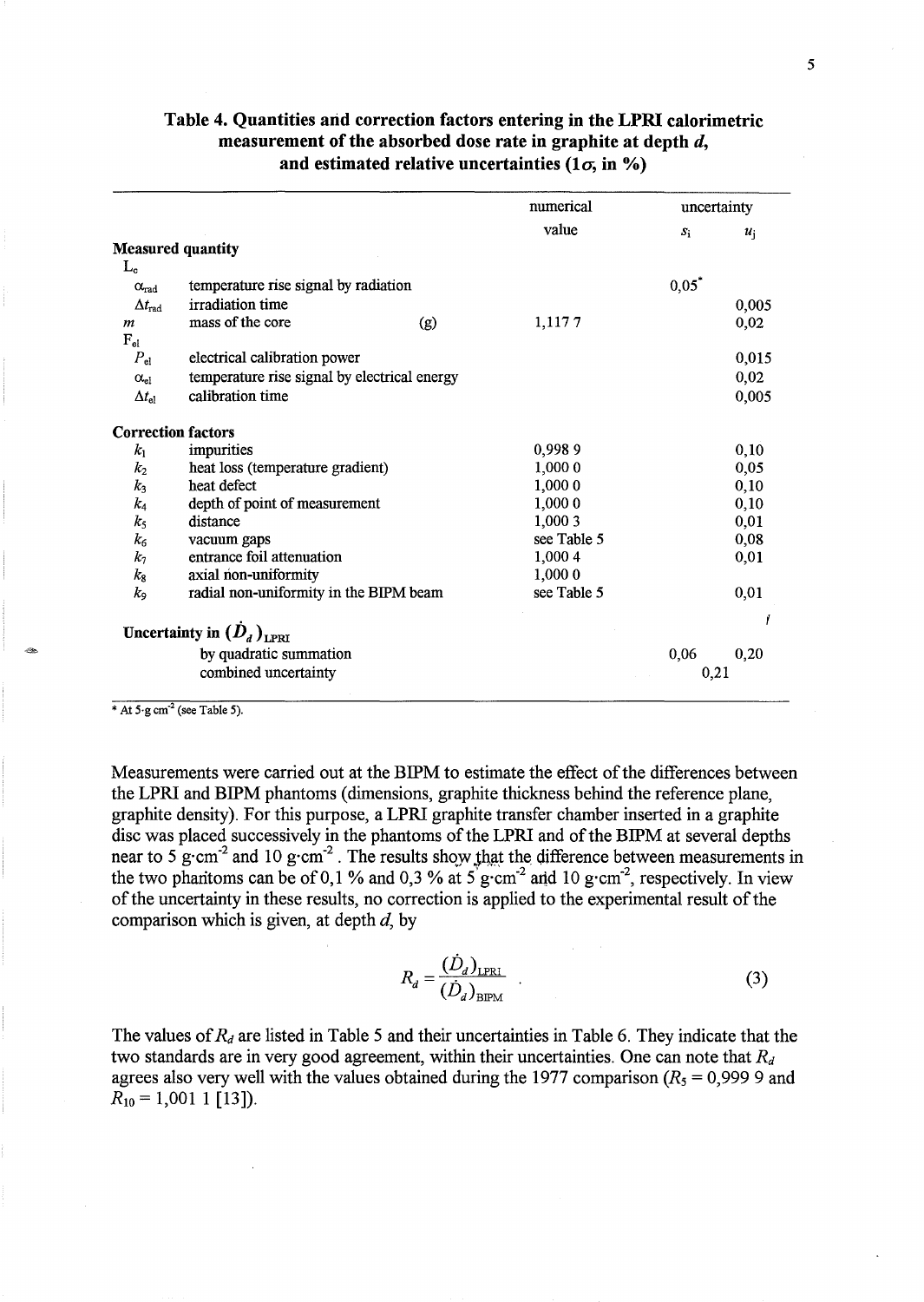| Depth<br>$\boldsymbol{d}$<br>$(g \cdot cm^{-2})$ | $k_{6}$ | <b>LPRI</b> correction<br>factors<br>k9 | $\left(\dot{D}_{d}\right)_{\rm LPRI}$<br>$(mGy·s^{-1})$ | $\sigma^{**}$<br>$(\%)$ | $\left(\dot{D}_{_{d}}\,/\,\dot{D}_{_{5}}\right)_{\rm BIPM}$ | $(\dot{D}_d)_{\text{\tiny BIPM}}$<br>$(mGy·s-1)$ | $R_d$   |
|--------------------------------------------------|---------|-----------------------------------------|---------------------------------------------------------|-------------------------|-------------------------------------------------------------|--------------------------------------------------|---------|
| 4,551                                            | 1,005 2 | 1,000 4                                 | 7,480                                                   | 0,05                    | 1,0134                                                      | 7,484                                            | 0,999 5 |
| 9,710                                            | 1,0089  | 1,000 9                                 | 6,272                                                   | 0.06                    | 0.8501                                                      | 6,278                                            | 0,9990  |

Table 5. Result of the LPRI-BIPM comparison of standards of absorbed dose to graphite

\* Mean value of 15 calorimetric runs at each depth.

\* \* Statistical uncertainty.

## Table 6. Estimated relative uncertainties in the comparison result,  $R_d$  (1 $\sigma$ , in %)

|                                                                          |      | uncertainty |
|--------------------------------------------------------------------------|------|-------------|
| Determination of $(D_d)_{\text{RIPM}}$                                   | S.   | $u_i$       |
|                                                                          |      |             |
| ionometric measurement of absorbed dose rate                             |      |             |
| in graphite, at 5 g $\text{cm}^{-2}$ (see Table 1 of [11])               | 0,01 | 0,26        |
| interpolation on BIPM depth dose curve, $(\dot{D}_d / \dot{D}_s)_{RIPM}$ |      | 0,05        |
| Determination of $(\dot{D}_d)_{L \text{PRI}}$                            |      |             |
| calorimetric measurement of absorbed dose rate                           |      |             |
| in graphite, $(\dot{D}_d)_{L_{\text{PRT}}}$ (see Table 3)                | 0.06 | 0.20        |
| <b>Comparison conditions</b>                                             |      |             |
| difference in the LPRI and BIPM graphite phantoms                        |      | 0,10        |
| measurement of distance from source to detectors                         |      | 0,03        |
| Uncertainty in $R_d$                                                     |      |             |
| by quadratic summation                                                   | 0,06 | 0,35        |
| combined uncertainty                                                     |      | 0.35        |

## 5. Comparison of the absorbed dose to water standards

The comparison was made at the reference depth of 5,000  $g$ ·cm<sup>-2</sup>. The absorbed dose to water is determined at the LPRI by transfer from absorbed dose to graphite using a graphite cavity chamber, type NE 2571.

In the BIPM beam, this chamber was first placed in the LPRI graphite phantom with its centre at a depth of  $5,042$  g·cm<sup>-2</sup>. With its equilibrium cap fitted, and embeded in its waterproof envelope, it was then placed in the BIPM water phantom (30 cm x 30 cm x 30 cm) with its centre at a depth of  $5,000$  g·cm<sup>-2</sup>.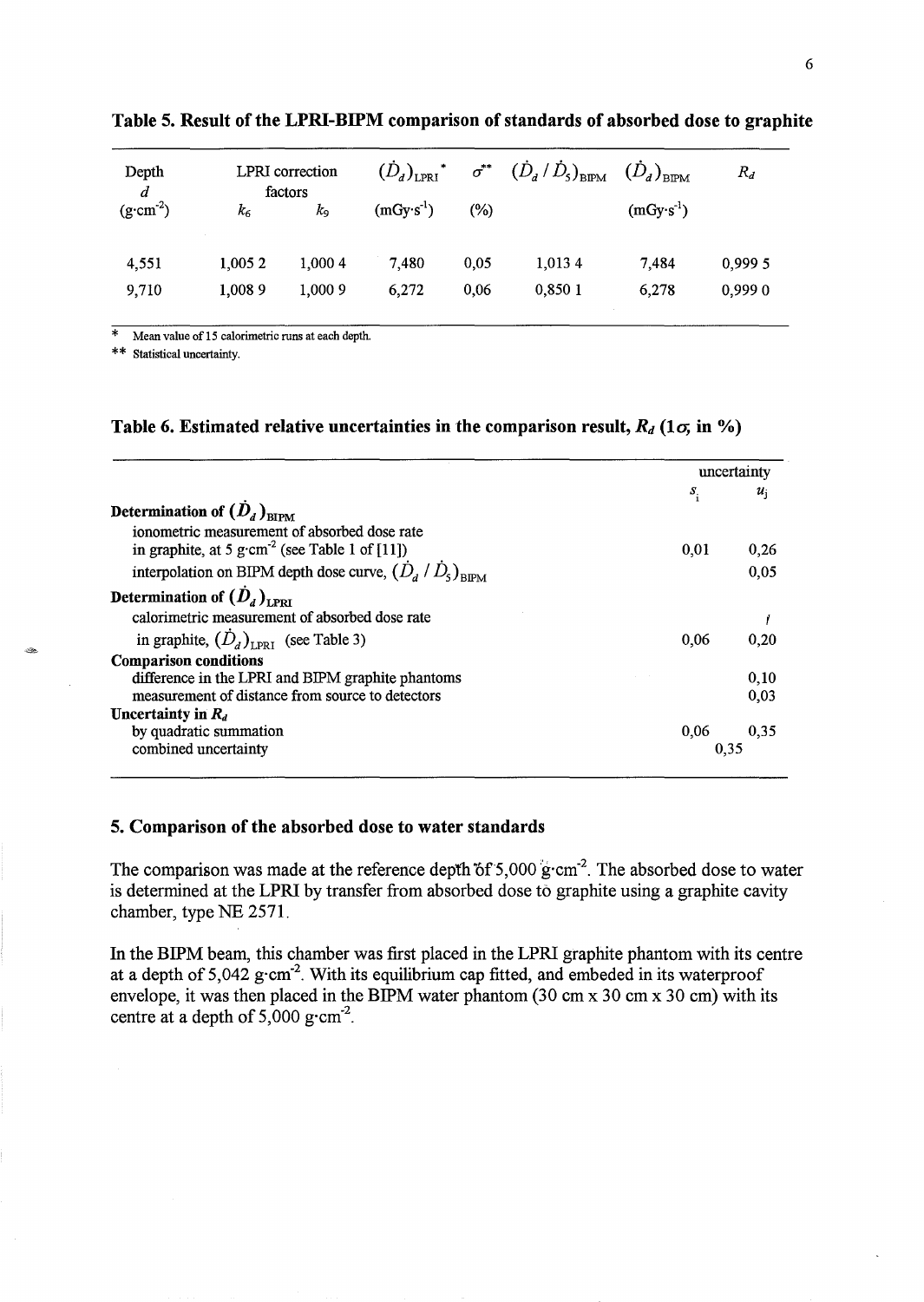The absorbed dose rate in water,  $(\dot{D}_{w})_{LPRI}$ , is thus given by the relation

$$
(\dot{D}_{w})_{LPRI} = (\dot{D}_{c})_{LPRI} \frac{I_{w}}{I_{c}} k_{pf} k_{stop} k_{wall} k_{cav} (\frac{\mu_{en}}{\rho})_{w,c} \beta_{w,c} , \qquad (4)
$$

where

 $(D_c)_{LPI}$  is the absorbed dose rate to graphite at the depth of 5,042 g·cm<sup>-2</sup> determined with the LPRI calorimetric standard, *l<sub>c</sub>* is the ionization current measured by the transfer chamber, with its centre at the depth of  $5,042$  g·cm<sup>-2</sup>, in the LPRI graphite phantom, *lw* is the ionization current measured by the transfer chamber, in the conditions described above,  $k<sub>pf</sub>$  is a correction factor which accounts for the non-equivalence of the perspex front face of the BIPM phantom with water [7],  $k_{\text{stop}}$  is the ratio of the graphite to air stopping power ratios in the water and graphite phantoms,  $k_{\text{wall}}$  is the ratio of the wall perturbation factors in the water and graphite phantoms,  $k_{\rm cav}$  is the ratio of the cavity perturbation factors in the water and graphite phantoms,  $(\mu_{en}/\rho)_{w,c}$  is the ratio of the mean mass-energy absorption coefficients of water and graphite in

the water phantom,

 $\beta_{w,c}$  is the ratio of the kerma factors in water and graphite, in the water phantom.

Detailed information on the ionometric determination of the absorbed dose rate to water  $\mu$  $(D_{\text{w}})_{\text{BIPM}}$  at 5 g·cm<sup>-2</sup> in the BIPM phantom is given in [5].

The physical constants and correction factors entering in the determination of the absorbed dose rate to water, together with their uncertainties, are given in [5] for the BIPM standard and in Table 7 for the LPRI standard.

The  $(\dot{D}_{\text{W}})_{\text{BIPM}}$  value is the mean value of measurements performed over a period of three months, before and after the present comparison at the BIPM, with  $(D_w)_{BIPM} = 7,820 \text{ mGy·s}^{-1}$ at 5,000  $\text{g}\cdot\text{cm}^{-2}$ .

The result of the comparison (Table 8) is given by  $\sim$ 

$$
R_{\rm w} = \frac{(\dot{D}_{\rm w})_{\rm LPRI}}{(\dot{D}_{\rm w})_{\rm BIPM}} \quad . \tag{5}
$$

The standards are in good agreement, within their uncertainties. The various contributions to the total uncertainty in  $R_w$  are given in Table 9. The uncertainties in  $(\mu_{en}/\rho)_{w,c}$  and  $\beta_{w,c}$  which appear in both determinations of  $\dot{D}_{w}$  cancel when evaluating the uncertainty of  $R_{w}$  which is estimated to be 0,50 %.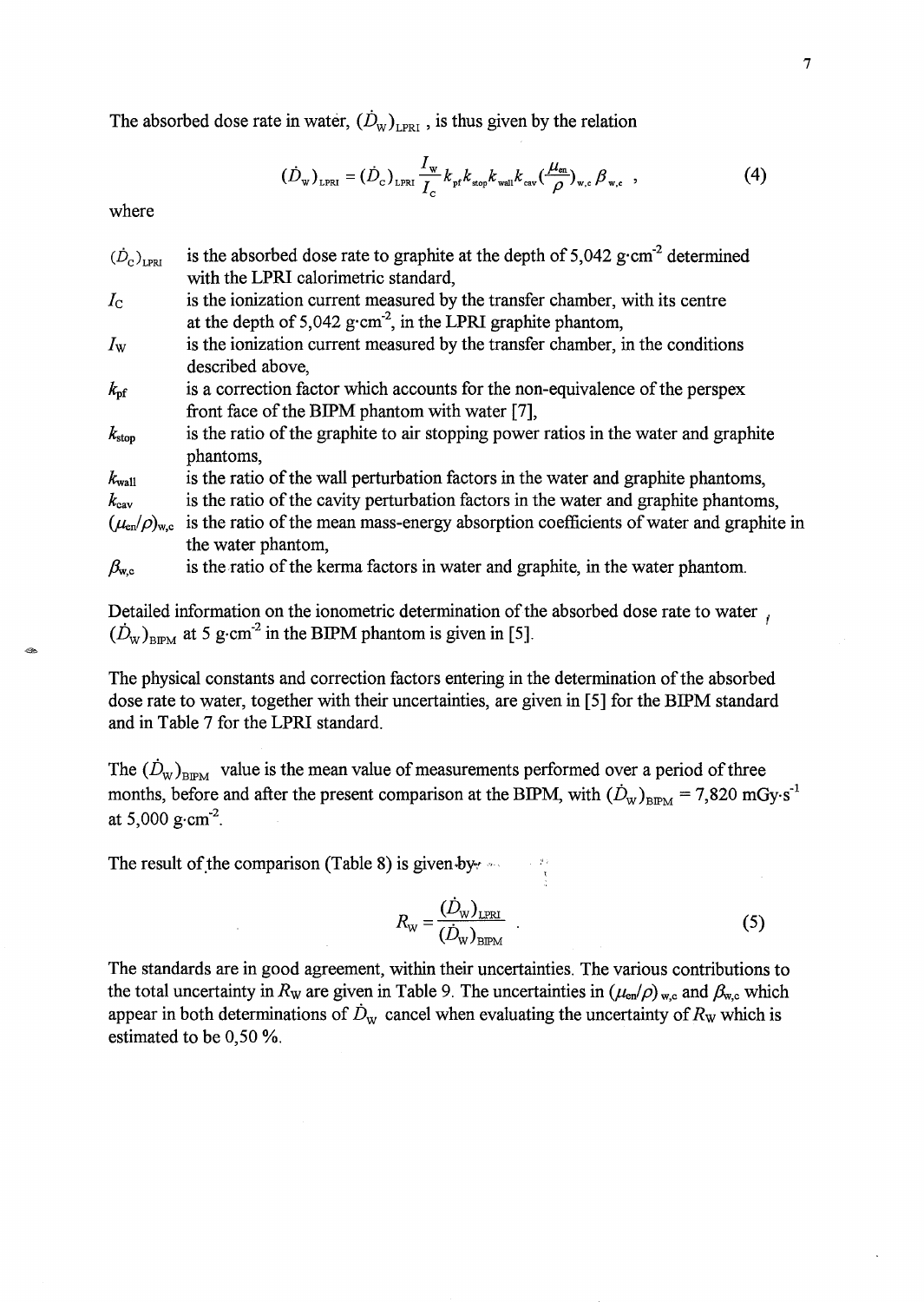## Table 7. Physical constants and correction factors entering in the LPRI determination of the absorbed dose rate to water at 5 g $cm<sup>2</sup>$  and estimated relative uncertainties  $(1\sigma, in\%)$

|                                                                              | numerical | uncertainty |       |
|------------------------------------------------------------------------------|-----------|-------------|-------|
|                                                                              | value     | $S_1$       | $u_i$ |
| <b>Determination of <math>(D_c)_{LPRI}</math></b> in LPRI phantom            |           |             |       |
| calorimetric measurement of absorbed dose rate                               |           |             |       |
| in graphite at 4,551 g·cm <sup>-2</sup> (see Table 4) (mGy·s <sup>-1</sup> ) | 7,4800    | 0,05        | 0,20  |
| interpolation on LPRI depth dose curve $(D_{5,042} / D_{4.551})_{BIPM}$      | 0,9858    |             | 0,02  |
| Transfer chamber at $5,042$ g·cm <sup>-2</sup> in graphite                   |           |             |       |
| measurement of ionization current                                            |           | 0,01        | 0,03  |
| measurement of distance                                                      |           |             | 0,01  |
| measurement of depth in graphite                                             |           |             | 0,05  |
| Transfer chamber at 5,000 g·cm <sup>-2</sup> in water                        |           |             |       |
| measurement of ionization current                                            |           | 0,01        | 0,03  |
| measurement of distance                                                      |           |             | 0,02  |
| measurement of depth in water                                                |           |             | 0,03  |
| Transfer from graphite to water                                              |           |             |       |
| $k_{\rm stop}$                                                               | 1,000 0   |             | 0,03  |
| $k_{\rm wall}$                                                               | 1,0097    |             |       |
| $k_{\rm cav}$                                                                | 1,002 0   |             | 0,20  |
| $(\mu_{\rm en}/\rho)_{\rm w,c}$                                              | 1,1125    |             | 0,15  |
| $\beta_{\rm w,c}$                                                            | 1,0015    |             | 0,06  |
| Uncertainty in $(D_{\text{w}})_{\text{LPRI}}$                                |           |             |       |
| by quadratic summation                                                       |           | 0,05        | 0,34  |
| combined uncertainty                                                         |           | 0,34        |       |

,-

Table S. Result of the LPRI-BIPM comparison of standards of absorbed dose to water at  $5,000$  g $\cdot$ cm<sup>-2</sup>

| $\left( D_{\text{w}}\right) _{\text{LPRI}}$<br>$(mGy·s-1)$ | $(D_{\mathrm{W}})_{\mathrm{BIPM}}$<br>$(mGy·s-1)$ | $R_{\rm W}$ | Relative uncertainty<br>$(1\sigma, in\%)$ |
|------------------------------------------------------------|---------------------------------------------------|-------------|-------------------------------------------|
| 7,811                                                      | 7,820                                             | 0,9988      | 0,50                                      |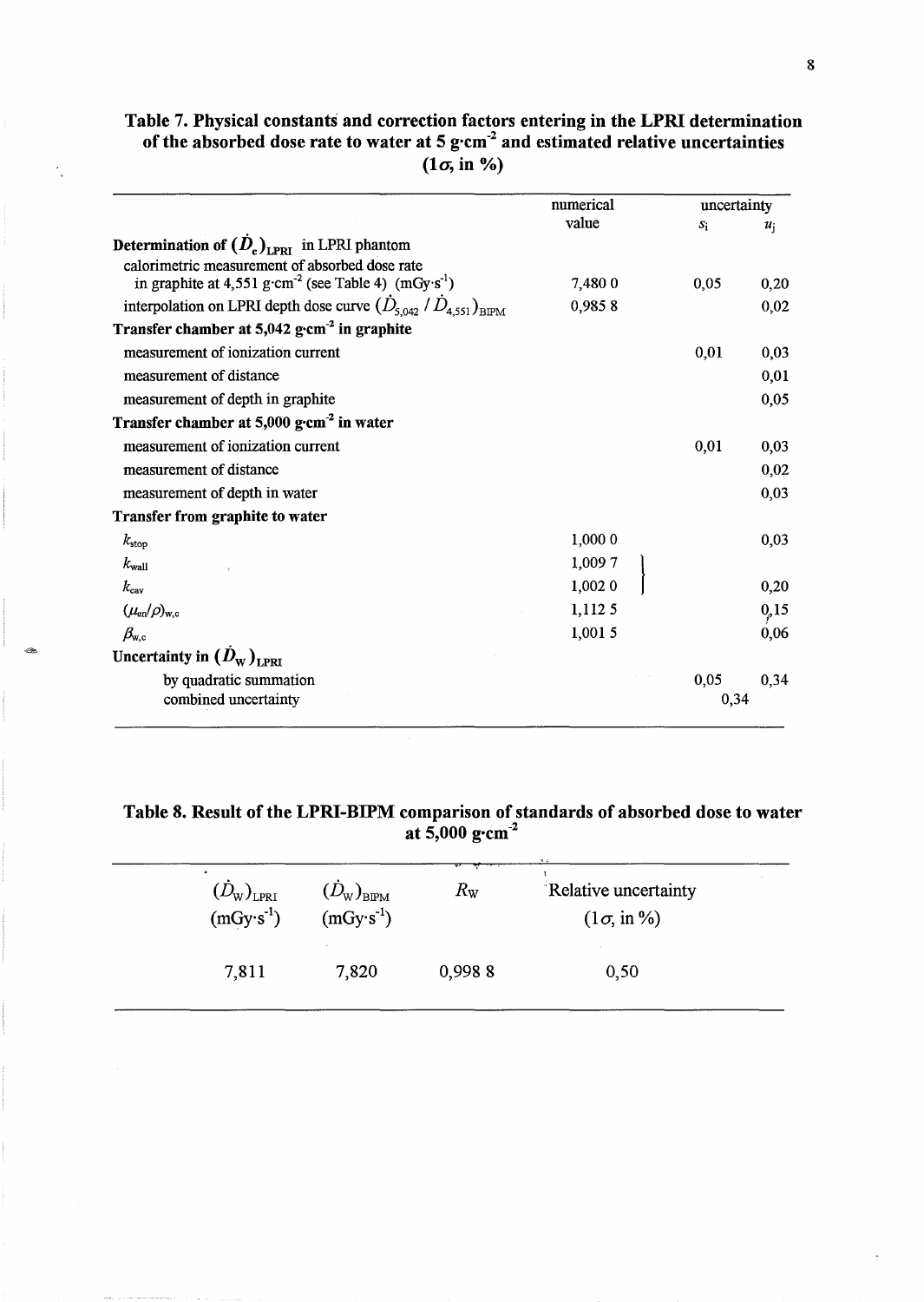|                                                                                          | uncertainty |       |
|------------------------------------------------------------------------------------------|-------------|-------|
|                                                                                          | $S_1$       | $u_i$ |
| Determination of $(\dot{D}_{\text{w}})_{\text{RIPM}}$                                    |             |       |
| ionometric measurement of absorbed dose rate to water at 5 g·cm <sup>-2</sup> (see [5])* | 0.20        | 0.35  |
| Determination of $(\dot{D}_{\text{w}})_{\text{TPRT}}$                                    |             |       |
| (see Table $7$ )*                                                                        | 0.05        | 0,30  |
| Uncertainty in $R_W$                                                                     |             |       |
| by quadratic summation                                                                   | 0,21        | 0,46  |
| combined uncertainty                                                                     | 0.50        |       |

#### Table 9. Estimated relative uncertainties in the comparison result,  $R_{\rm w}$  (1 $\sigma$ , in %)

\* Without the uncertainties in  $(\mu_{\rm en}/\rho)_{\rm w,c}$  and  $(\beta)_{\rm w,c}$  which are common to LPRI and BIPM.

## 5. Conclusion

These comparisons show a very good agreement between the standards of the LPRI and the BIPM which is of order 0,3 % for the standards of air kerma and of order 0,1 % for the standards of absorbed dose. The comparison of absorbed dose to graphite confirms the excellent agreement between the standards of absorbed dose to graphite of the LPRI and the BIPM obtained in 1977.

It should be noted that the results of the other comparisons of absorbed dose to water show that the values obtained with methods based on graphite [14, 15, 16,17] agree within the estimated uncertainties. That the results agree so well is due in part to the correlations between the different determinations because of the use of the same physical constants.

## References

[1] DELAUNAY F. and OSTROWSKY A., Caractérisation primaire en débit de kerma dans l'air du faisceau de  ${}^{60}Co$  n° II B, Note technique LPRI/93/012.

[2] DAURES J., OSTROWSKY A. and SIMOËN J.-P., Mesure calorimétrique en dosimétrie des rayonnements ionisants, Réalisations au LPRI, *Bulletin du BNM*, 1990, 82, 28.

[3] DELAUNAY F., CHAUVENET B., LEROY E., OS1ROWSKY A and SIMOEN I-P., *Note technique LPRI* (to be published).

[4] BOUTILLON M. and NIATEL M.-T., A study of a graphite cavity chamber for absolute measurements of <sup>60</sup>Co gamma rays, *Metrologia*, 1973, 9, 139-146.

[5] BOUTILLON M. and PERROCHE A.-M., Ionometric determination of absorbed dose to water for cobalt-60 gamma rays, *Phys. Med. Bioi.,* 1993,38,439-454.

[6] BIPM, Comparaisons d'etalons de dose absorbee, *BIPMCom. Cons. EtaionsMes. Ray. Ionisants, Section (I), 1979, 5, p. R(I) 5 (Paris: Offilib).* 

[7] PERROCHE A-M. and BOUTlLLON M., Measuring conditions used for the calibration of ionization chambers at the BIPM, *Rapport BIPM-9115,* 1991, 11 pages.